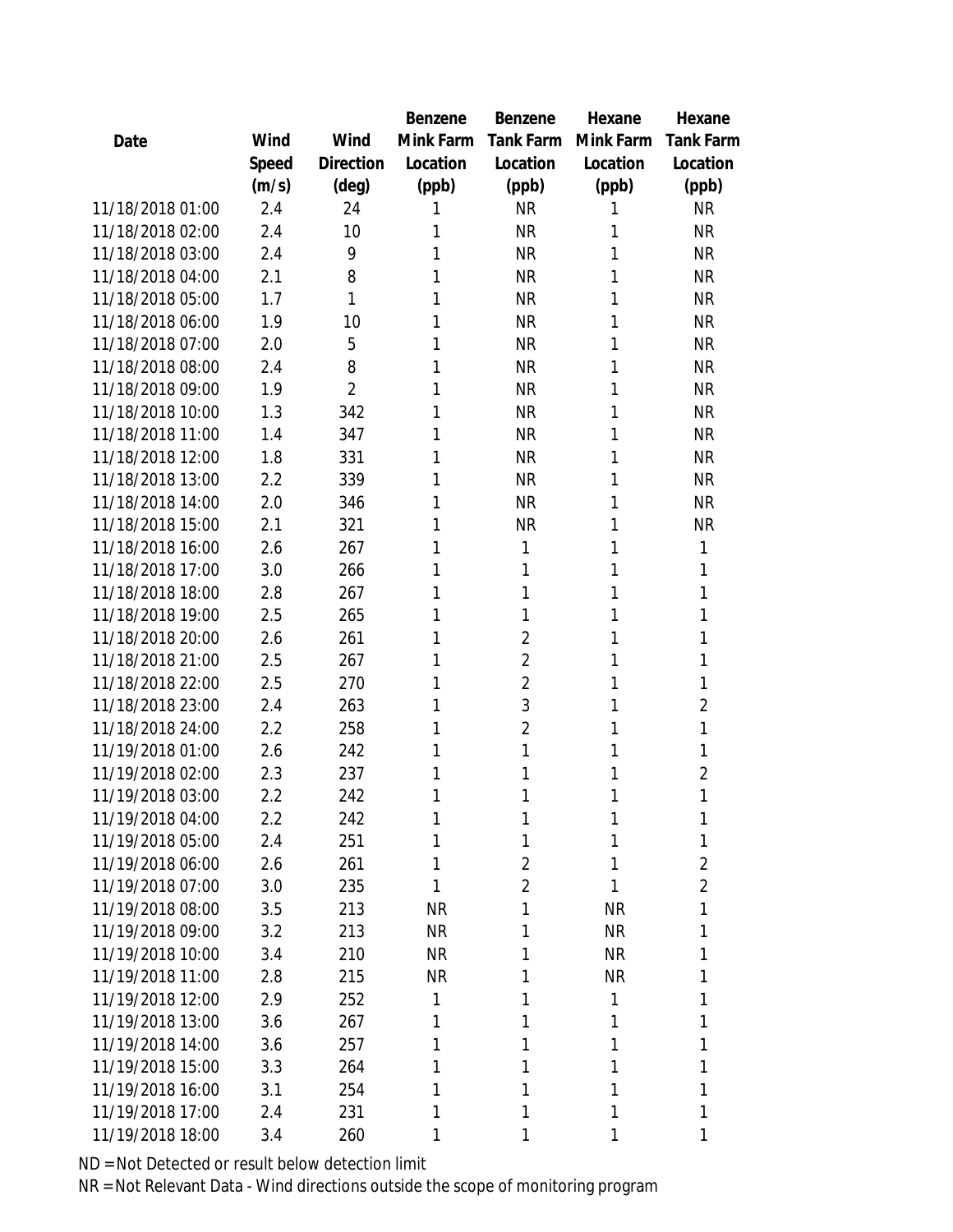|                  |       |           | Benzene   | Benzene   | Hexane    | Hexane           |
|------------------|-------|-----------|-----------|-----------|-----------|------------------|
| Date             | Wind  | Wind      | Mink Farm | Tank Farm | Mink Farm | <b>Tank Farm</b> |
|                  | Speed | Direction | Location  | Location  | Location  | Location         |
|                  | (m/s) | (deg)     | (ppb)     | (ppb)     | (ppb)     | (ppb)            |
| 11/19/2018 19:00 | 3.6   | 258       | 1         | Ί         | 1         |                  |
| 11/19/2018 20:00 | 2.8   | 240       | 1         | 1         | 1         | 1                |
| 11/19/2018 21:00 | 2.6   | 253       | 1         | 1         | 1         | 1                |
| 11/19/2018 22:00 | 2.5   | 283       | 1         | <b>NR</b> | 1         | <b>NR</b>        |
| 11/19/2018 23:00 | 3.3   | 343       | 1         | <b>NR</b> | 1         | <b>NR</b>        |
| 11/19/2018 24:00 | 2.8   | 357       | 1         | <b>NR</b> | 1         | <b>NR</b>        |
| 11/20/2018 01:00 | 2.8   | 355       | 1         | <b>NR</b> | 1         | <b>NR</b>        |
| 11/20/2018 02:00 | 2.6   | 348       | 1         | <b>NR</b> | 1         | <b>NR</b>        |
| 11/20/2018 03:00 | 2.9   | 340       | 1         | <b>NR</b> | 1         | <b>NR</b>        |
| 11/20/2018 04:00 | 3.0   | 338       | 1         | <b>NR</b> | 1         | <b>NR</b>        |
| 11/20/2018 05:00 | 3.0   | 334       | 1         | <b>NR</b> | 1         | <b>NR</b>        |
| 11/20/2018 06:00 | 3.0   | 328       | 1         | <b>NR</b> | 1         | <b>NR</b>        |
| 11/20/2018 07:00 | 3.4   | 332       | 1         | <b>NR</b> | 1         | <b>NR</b>        |
| 11/20/2018 08:00 | 3.1   | 337       | 1         | <b>NR</b> | 1         | <b>NR</b>        |
| 11/20/2018 09:00 | 2.9   | 335       | 1         | <b>NR</b> | 1         | <b>NR</b>        |
| 11/20/2018 10:00 | 3.0   | 329       | 1         | <b>NR</b> | 1         | <b>NR</b>        |
| 11/20/2018 11:00 | 2.6   | 304       | 1         | <b>NR</b> | 1         | <b>NR</b>        |
| 11/20/2018 12:00 | 3.7   | 284       | 1         | <b>NR</b> | 1         | <b>NR</b>        |
| 11/20/2018 13:00 | 4.1   | 271       | 1         | 1         | 1         | 1                |
| 11/20/2018 14:00 | 4.8   | 278       | 1         | <b>NR</b> | 1         | <b>NR</b>        |
| 11/20/2018 15:00 | 5.4   | 254       | 1         | 1         | 1         | 1                |
| 11/20/2018 16:00 | 5.7   | 254       | 1         | 1         | 1         | 1                |
| 11/20/2018 17:00 | 5.9   | 256       | 1         | 1         | 1         | 1                |
| 11/20/2018 18:00 | 6.1   | 254       | 1         | 1         | 1         | 1                |
| 11/20/2018 19:00 | 5.6   | 253       | 1         | 1         | 1         | 1                |
| 11/20/2018 20:00 | 5.8   | 256       | 1         | 1         | 1         | 1                |
| 11/20/2018 21:00 | 5.0   | 247       | 1         | 1         | 1         | 1                |
| 11/20/2018 22:00 | 5.5   | 240       | 1         | 1         | 1         | Τ                |
| 11/20/2018 23:00 | 5.7   | 250       | 1         | 1         | 1         | 1                |
| 11/20/2018 24:00 | 6.2   | 254       | 1         | 1         | 1         | 1                |
| 11/21/2018 01:00 | 4.7   | 226       | <b>NR</b> | 1         | <b>NR</b> | 1                |
| 11/21/2018 02:00 | 4.8   | 235       | 1         | 1         | 1         | 1                |
| 11/21/2018 03:00 | 5.8   | 250       | 1         | 1         | 1         | 1                |
| 11/21/2018 04:00 | 4.8   | 252       | 1         | 1         | 1         | 1                |
| 11/21/2018 05:00 | 3.8   | 250       | 1         | 1         | 1         | 1                |
| 11/21/2018 06:00 | 2.8   | 250       | 1         | 1         | 1         | 1                |
| 11/21/2018 07:00 | 2.0   | 277       | 1         | <b>NR</b> | 1         | <b>NR</b>        |
| 11/21/2018 08:00 | 2.5   | 334       | 1         | <b>NR</b> | 1         | <b>NR</b>        |
| 11/21/2018 09:00 | 1.8   | 354       | 1         | <b>NR</b> | 1         | <b>NR</b>        |
| 11/21/2018 10:00 | 1.8   | 354       | 1         | <b>NR</b> | 1         | NR               |
| 11/21/2018 11:00 | 3.2   | 22        | 1         | <b>NR</b> | 1         | <b>NR</b>        |
| 11/21/2018 12:00 | 3.2   | 24        | 1         | <b>NR</b> | 1         | <b>NR</b>        |
|                  |       |           |           |           |           |                  |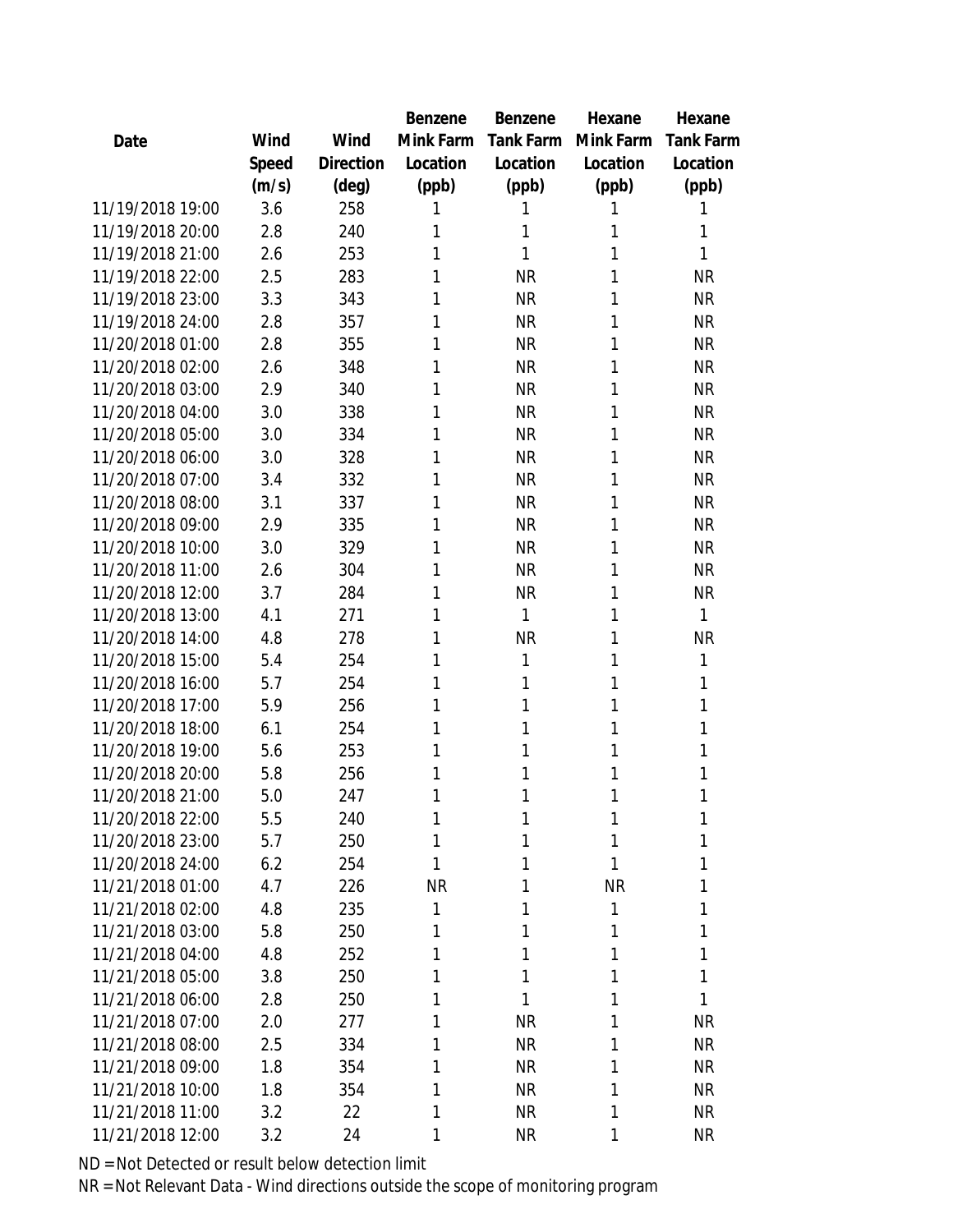|                  |       |                | Benzene   | Benzene   | Hexane    | Hexane    |
|------------------|-------|----------------|-----------|-----------|-----------|-----------|
| Date             | Wind  | Wind           | Mink Farm | Tank Farm | Mink Farm | Tank Farm |
|                  | Speed | Direction      | Location  | Location  | Location  | Location  |
|                  | (m/s) | $(\text{deg})$ | (ppb)     | (ppb)     | (ppb)     | (ppb)     |
| 11/21/2018 13:00 | 3.4   | 32             | 1         | <b>NR</b> | 1         | <b>NR</b> |
| 11/21/2018 14:00 | 4.0   | 26             | 1         | <b>NR</b> | 1         | <b>NR</b> |
| 11/21/2018 15:00 | 2.7   | 42             | <b>NR</b> | <b>NR</b> | <b>NR</b> | <b>NR</b> |
| 11/21/2018 16:00 | 2.7   | 49             | <b>NR</b> | <b>NR</b> | <b>NR</b> | <b>NR</b> |
| 11/21/2018 17:00 | 2.9   | 49             | <b>NR</b> | <b>NR</b> | <b>NR</b> | <b>NR</b> |
| 11/21/2018 18:00 | 3.0   | 49             | <b>NR</b> | <b>NR</b> | <b>NR</b> | <b>NR</b> |
| 11/21/2018 19:00 | 3.1   | 53             | <b>NR</b> | <b>NR</b> | <b>NR</b> | <b>NR</b> |
| 11/21/2018 20:00 | 3.3   | 48             | <b>NR</b> | <b>NR</b> | <b>NR</b> | <b>NR</b> |
| 11/21/2018 21:00 | 2.1   | 49             | <b>NR</b> | <b>NR</b> | <b>NR</b> | <b>NR</b> |
| 11/21/2018 22:00 | 2.5   | 48             | <b>NR</b> | <b>NR</b> | <b>NR</b> | <b>NR</b> |
| 11/21/2018 23:00 | 2.0   | 45             | <b>NR</b> | <b>NR</b> | <b>NR</b> | <b>NR</b> |
| 11/21/2018 24:00 | 1.6   | 46             | <b>NR</b> | <b>NR</b> | <b>NR</b> | <b>NR</b> |
| 11/22/2018 01:00 | 1.5   | 46             | <b>NR</b> | <b>NR</b> | <b>NR</b> | <b>NR</b> |
| 11/22/2018 02:00 | 1.4   | 46             | <b>NR</b> | <b>NR</b> | <b>NR</b> | <b>NR</b> |
| 11/22/2018 03:00 | 2.3   | 85             | <b>NR</b> | <b>NR</b> | <b>NR</b> | <b>NR</b> |
| 11/22/2018 04:00 | 2.8   | 126            | <b>NR</b> | <b>NR</b> | <b>NR</b> | <b>NR</b> |
| 11/22/2018 05:00 | 3.7   | 116            | <b>NR</b> | <b>NR</b> | <b>NR</b> | <b>NR</b> |
| 11/22/2018 06:00 | 2.9   | 107            | <b>NR</b> | <b>NR</b> | <b>NR</b> | <b>NR</b> |
| 11/22/2018 07:00 | 3.0   | 104            | <b>NR</b> | <b>NR</b> | <b>NR</b> | <b>NR</b> |
| 11/22/2018 08:00 | 4.9   | 115            | <b>NR</b> | <b>NR</b> | <b>NR</b> | <b>NR</b> |
| 11/22/2018 09:00 | 5.3   | 120            | <b>NR</b> | <b>NR</b> | <b>NR</b> | <b>NR</b> |
| 11/22/2018 10:00 | 5.0   | 126            | <b>NR</b> | <b>NR</b> | <b>NR</b> | <b>NR</b> |
| 11/22/2018 11:00 | 4.0   | 127            | <b>NR</b> | <b>NR</b> | <b>NR</b> | <b>NR</b> |
| 11/22/2018 12:00 | 4.4   | 129            | <b>NR</b> | <b>NR</b> | <b>NR</b> | <b>NR</b> |
| 11/22/2018 13:00 | 4.9   | 129            | <b>NR</b> | <b>NR</b> | <b>NR</b> | <b>NR</b> |
| 11/22/2018 14:00 | 4.9   | 133            | <b>NR</b> | <b>NR</b> | <b>NR</b> | <b>NR</b> |
| 11/22/2018 15:00 | 5.1   | 135            | <b>NR</b> | <b>NR</b> | <b>NR</b> | <b>NR</b> |
| 11/22/2018 16:00 | 5.3   | 135            | <b>NR</b> | <b>NR</b> | <b>NR</b> | NR        |
| 11/22/2018 17:00 | 4.8   | 130            | <b>NR</b> | <b>NR</b> | <b>NR</b> | <b>NR</b> |
| 11/22/2018 18:00 | 4.8   | 126            | <b>NR</b> | <b>NR</b> | <b>NR</b> | <b>NR</b> |
| 11/22/2018 19:00 | 5.3   | 127            | <b>NR</b> | <b>NR</b> | <b>NR</b> | <b>NR</b> |
| 11/22/2018 20:00 | 5.4   | 130            | <b>NR</b> | <b>NR</b> | <b>NR</b> | <b>NR</b> |
| 11/22/2018 21:00 | 5.1   | 133            | <b>NR</b> | <b>NR</b> | <b>NR</b> | <b>NR</b> |
| 11/22/2018 22:00 | 4.5   | 136            | <b>NR</b> | <b>NR</b> | <b>NR</b> | <b>NR</b> |
| 11/22/2018 23:00 | 4.3   | 142            | NR.       | <b>NR</b> | <b>NR</b> | <b>NR</b> |
| 11/22/2018 24:00 | 4.8   | 146            | <b>NR</b> | <b>NR</b> | <b>NR</b> | <b>NR</b> |
| 11/23/2018 01:00 | 5.4   | 151            | <b>NR</b> | <b>NR</b> | <b>NR</b> | <b>NR</b> |
| 11/23/2018 02:00 | 5.1   | 151            | <b>NR</b> | <b>NR</b> | <b>NR</b> | <b>NR</b> |
| 11/23/2018 03:00 | 5.4   | 156            | <b>NR</b> | <b>NR</b> | <b>NR</b> | <b>NR</b> |
| 11/23/2018 04:00 | 5.6   | 159            | NR        | <b>NR</b> | <b>NR</b> | <b>NR</b> |
| 11/23/2018 05:00 | 5.6   | 157            | <b>NR</b> | <b>NR</b> | <b>NR</b> | <b>NR</b> |
| 11/23/2018 06:00 | 5.5   | 164            | <b>NR</b> | <b>NR</b> | <b>NR</b> | <b>NR</b> |
|                  |       |                |           |           |           |           |